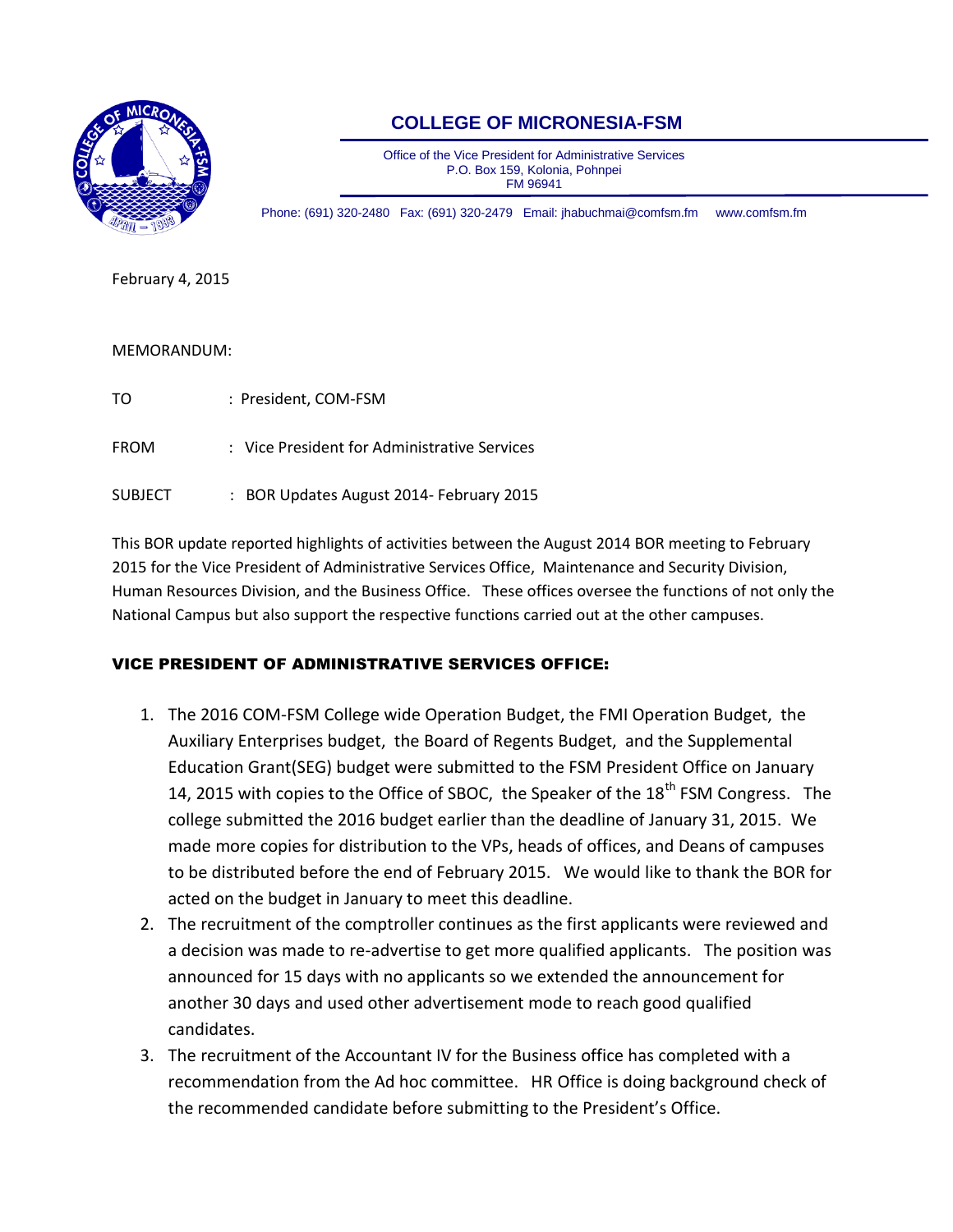- 4. Accreditation Writing Groups under the chairmanship of the VPAS are still moving ahead with their write ups and collections of evidence to support their write ups. The standards write up on the college Finance group is behind but have gained momentum to catch up with the work they need to produce according to the timeline.
- 5. The new soccer field has been completed according to the scope of work requested and soon to engage the Japanese Embassy to carry out the opening ceremony. Additionally, as part of the requirement of the funding contribution from the government of Japan, an external audit will be carried out in the next few days. FSM Auditor's office will conduct the audit.
- 6. Three backup generators have been very effective in responding to the frequent power outages. The newly installed generator for the Residence Halls, Dining Hall, Dispensary and Bookstore has been doing very well. Many thanks to the maintenance personnel for monitoring the generators during week days and weekends.
- 7. The college wide Infrastructure Development Plan for the next five years has been packaged by the Director of Maintenance, BECA Consultants, FSM PMU, with guidance and support from OIA staff. The package will soon be ready to submit to the FSM Government to be presented to JEMCO for approval.
- 8. Security Audit on COM-FSM campus wide facilities has been completed by the consultant Timothy Fenlon on January 30, 2015 and now being reviewed by the department staff for implementation of the recommendations cited in the audit. FSM-FMI and other campuses were visited by Tim Fenlon and our Chief of Campus Security and conducted the audit.

# MAINTENANCE AND SECURITY:

We are pleasee to submit the following update from Maintenance and Security Office for your use and reference. Following are Major Repairs and Renovation at National Campus.

- Building-M which house the Security Offfice, IT Shop, Bookstore storage and Fittness Center has been extended to provide restroom rooms, office space and storage for the fitness center and additional improvements include installation of ceiling fans and walkways around the building. Repairs also include repainting of the roof with Elastomeric roofing paint, repair of rain gutters and down spout.
- **Building-N** Maintenance Office, CRE, Music room also is undergoing repairs that includes, roofing repainting with Elstomeric roof paint, steel structure repaint, ceiling repair and reinforcement, rain gutters and down spout repair and replacement.
- **Building-L** or the Gymnasuim have been repaired and improved to include the following.
	- 1. Replacement of leaking Urinal flush valves with US standards flush valves.
	- 2. Replacement of glass doors with wooden doors in the locker room and restrooms.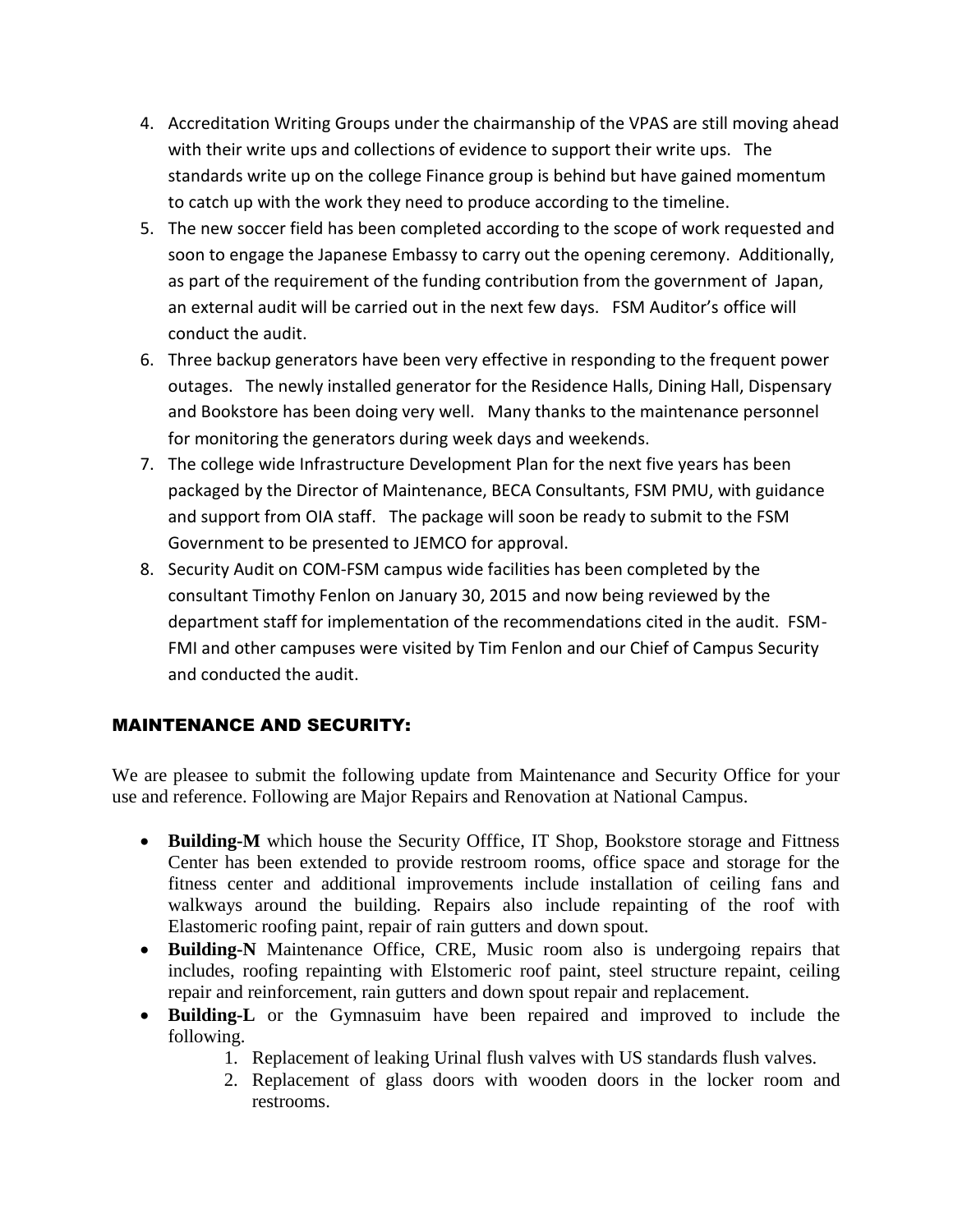- 3. Relocation of lavatory sinks into the restroom area and modifyidn ghe sink room to storage room.
- 4. Installation of steel gates at the lower entrance to avoid entering the area after operation hours.
- 5. And to be completed is the replacement of pipe brackets that supports the down spout pipes.
- Classroom **Buildings A&B** had roofs repainted with Elastomeric roofing paint and repainting of all the interior of the buildings.
- Residence Halls **buildings D&E** roofs were cleaned and repainted with Elastomeric roofing paint.
- **Generator** for the Residence Halls, Dining Hall, Bookstore and Dispensary buildings was commissioned on October 7, 2014.
- LRC/MITC recording room was renovated to accommodate the Entrepreneurship Center.
- A request for **\$368,550** was submitted to FSM to cover cost of the **Facilities repairs** and maintenance needed for **FSM-FMI.**
- Rehabilitation of fire alarm systems for buildings **C (Dining Hall), K (Bookstore and Dispensary)** are completed.
- Contract for **fire alarm system rehabilitiation** has been executed for **buildings H (LRC) and G (Administration).**
- The **Intercampus Shuttle** service between Pohnpei Campus and National Campus had doubled since its inception in June 2012 running 8 round trips and requiring three buses to mobilize.
- On December 5, 2014 an **Accreditation Standard-IIIB Workshop** was conducted by maintenance office for the National Campus maintenance staff and Pohnpei Campus maintenance and security supervisors. Thirty four (34) maintenance and security staff participated in the workshop.
- Security Office conducted a **fire drill** for the male and female residence halls early Monday, Feb. 02.
- Annual crime statistics for National Campus year 2014 is completed.

### HUMAN RESOURCES DIVISION:

#### **Recruitment**

- **1. Sixteen full time personnel were hired during the reporting period.**
	- o 8 instructors
	- o 8 support staff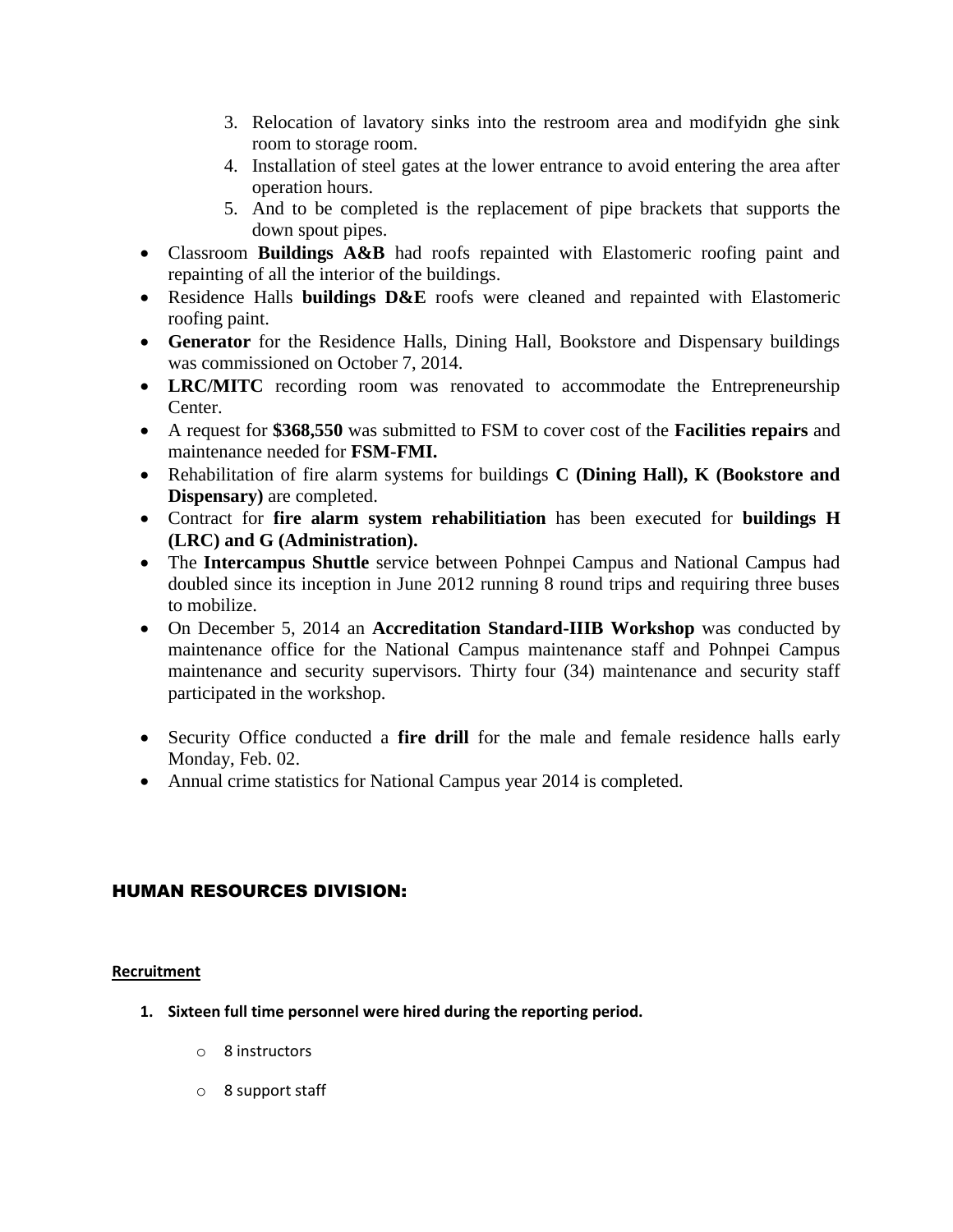#### **Retention Rate**

| Campus                 | # of Personnel | <b>Retention Rate</b> | <b>Turnover Rate</b> |
|------------------------|----------------|-----------------------|----------------------|
|                        |                |                       |                      |
| <b>National Campus</b> | 152            | 94.73%                | 8 or 5.27%           |
| Pohnpei Campus         | 79             | 97.46%                | 2 0r 2.54%           |
| Chuuk Campus           | 44             | 97.72%                | 1 or 2.28%           |
| Kosrea Campus          | 36             | 94.44%                | 2 or 5.56%           |
| Yap                    | 30             | 96.66%                | 1 or 3.34%           |
| <b>FMI</b>             | 20             | 90%                   | 2 or 10%             |
| <b>TOTAL</b>           | 361            | 95.56%                | 16 Or 4.44%          |

#### **Employee Distribution**

| Campus                 | # of Personnel | % of Personnel | Gender          | Faculty        | Non-Faculty |
|------------------------|----------------|----------------|-----------------|----------------|-------------|
| <b>National Campus</b> | 152            | 42.1%          | Male-88         | 42             | 110         |
|                        |                |                | Female-64       |                |             |
| Pohnpei Campus         | 79             | 21.9%          | Male-43         | 21             | 58          |
|                        |                |                | Female-36       |                |             |
| Chuuk Campus           | 44             | 12.2%          | Male-22         | 15             | 29          |
|                        |                |                | Female-22       |                |             |
| Kosrea Campus          | 36             | 10.0%          | Male-25         | $\overline{7}$ | 29          |
|                        |                |                | Female-11       |                |             |
| Yap                    | 30             | 8.3%           | Male-14         | 5              | 25          |
|                        |                |                | Female-16       |                |             |
| <b>FMI</b>             | 20             | 5.5%           | Male-16         | 5              | 15          |
|                        |                |                | Female-4        |                |             |
| <b>TOTAL</b>           | 361            | 100%           | <b>Male-206</b> | 95             | 266         |
|                        |                |                | Female-155      |                |             |

**Diversity** FSM citizen makes up about 70%+ of the employees at the college. Majority of the foreign workers are in the instructional department, spouses of instructors and FSM citizens. See detailed table below.

| Nationality of Employees              | # of Personnel | Nationality of Employees | # of Personnel |
|---------------------------------------|----------------|--------------------------|----------------|
| <b>Federated States of Micronesia</b> | 276            | Fiji                     | 3              |
| <b>Philippines</b>                    | 37             | Japan                    |                |
| <b>United Status of America</b>       | 25             | Kiribati                 |                |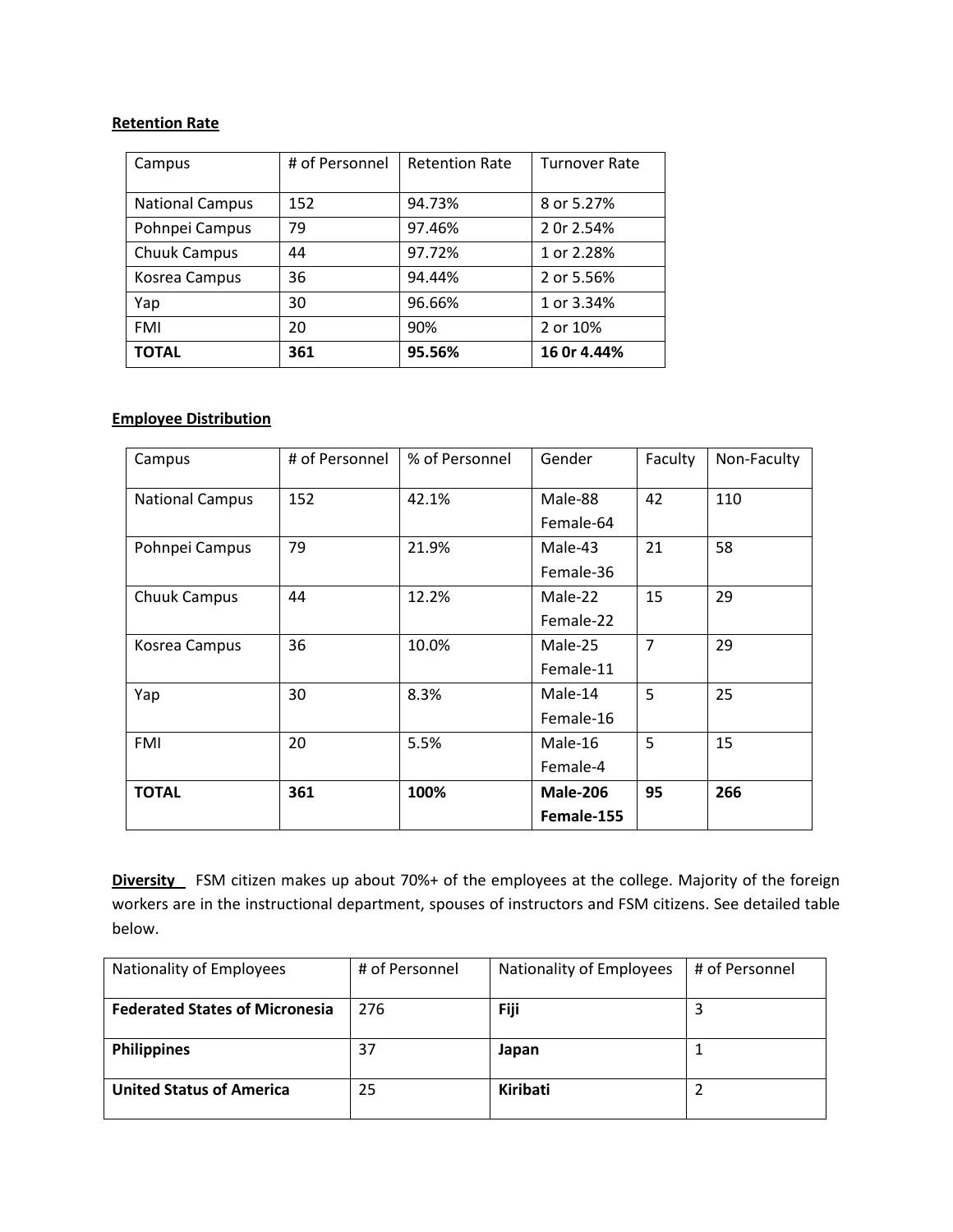| Sri Lanka     | 3 | Palau                 | 1 |
|---------------|---|-----------------------|---|
| India         | 2 | Romania               |   |
| <b>Mexico</b> | 1 | <b>United Kingdom</b> | 1 |
| <b>Nauru</b>  |   | <b>Marshalls</b>      |   |
| Austria       |   | <b>American Samoa</b> |   |
| Canada        | 2 | Saipan                |   |

#### **Policy Development and Implementation**

o Human Resources Committee will complete its review of Policy 003 and Section X of the Personnel Policy and Manual.

#### **Accreditation –Standard III Human Resources First Draft Report**

- o The first draft report was completed on time and is available online and accessible to HRC members, other administrators and HRO staff for continuous comments.
- o Second Rough Draft Narrative Report is due in less than 30 days.

#### **Professional Development Program**

- o Fall 2014, there were 12 estimated numbers of full time personnel taking courses at the college at different campus under Policy 003 Tuition Wavier and Reduction
- o Spring 2015, the numbers are not finalized yet, but 4 personnel are confirmed as taking courses at the college per Policy 003.
- $\circ$  February 24-26, 2015 3 full day workshop on developing performance goals and standards, building a high performance team and improving internal customer service for both managers and support staff at the National Campus.

#### **Benefit Programs**

- o **MiCare Health Insurance.** 309 of the 361 full time personnel are currently enrolled. College covers 52% of the premiums.
- o **Life Insurance Program.** 258 of the 361 full time personnel are currently enrolled. College covers 64% of the premium of basic group coverage.
- o **Retirement Program.** 241 of the 361 full time personnel are currently enrolled. College matches up to 3%.
- o **Tuition Reduction**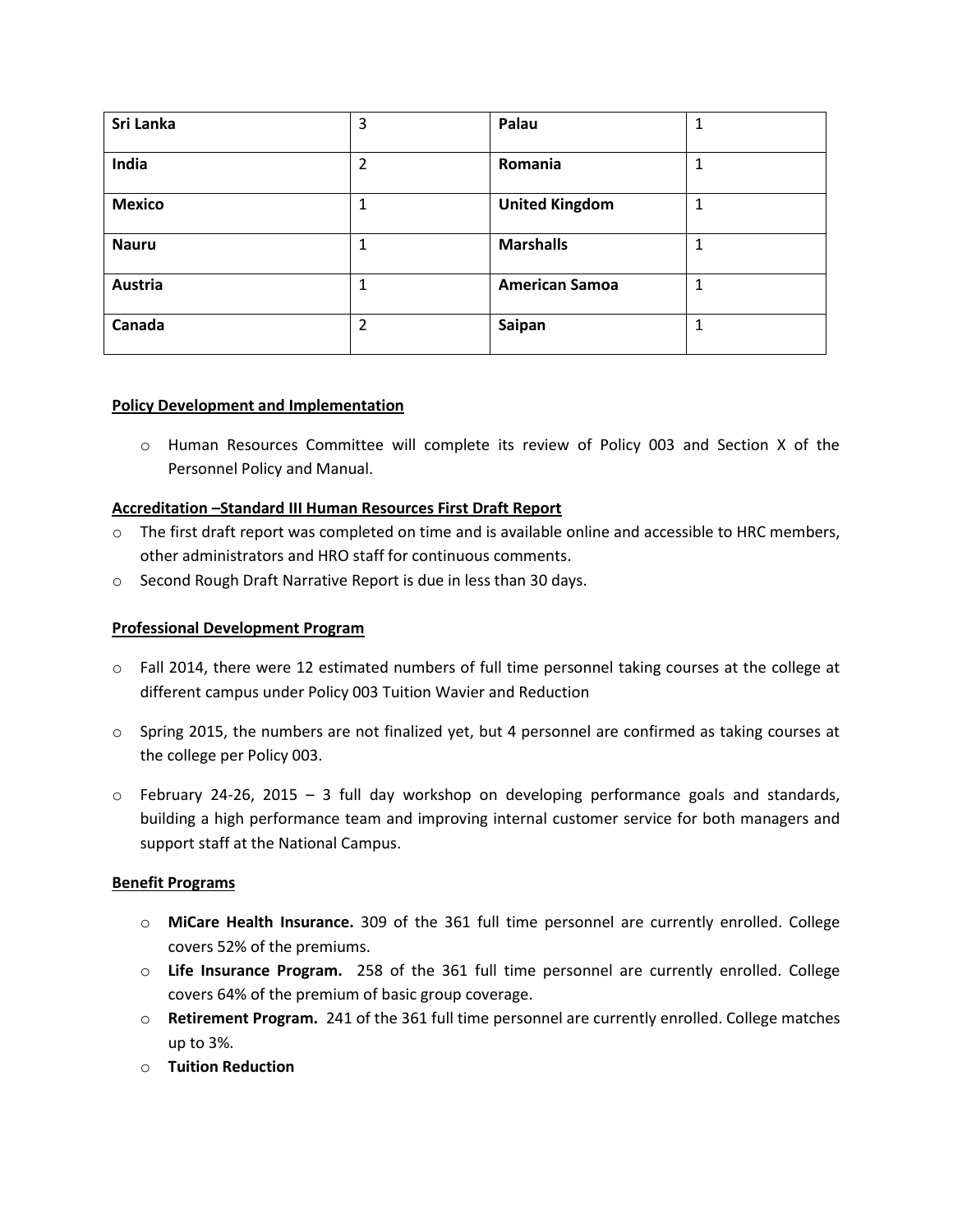- $\circ$  Fall 2014, 87 students were estimated to have enrolled as employee dependents who paid only 50% of the tuition per Policy 003.
- o Spring 2015, so far there are 33 students estimated to enroll as employee dependents who paid only 50% of the tuition per Policy 003.

## BUSINESS OFFICE:

- Mr. Doman Daoas, the college Business Manager has been performing as the Acting Comptroller with support from our finance consultant Ms. Josie Cajipe for almost three months now. Josie is being put on contract to provide support to the Business Office during the transition period while recruitment of both the Comptroller and the General Accountant positions are being carried out. VPAS has been providing support in fund drawdown and advice of allotment for funding from FSM for the college operation.
- Business Office is short of personnel to carry out the full functions of the office. We still need to hire other support staff in the area of State Campuses accounts and finances, and accounts receivables support staff.
- Business Office coordinated with the FSM SBOC office to draw down money from compact sector grant, SEG, BOR fund, and FMI for operation.

(financial updates of the college will be submitted separately by Josie Cajipe and Doman Daoas)

#### 1. Audit of Financial Statements for FY 2014

Analysis, adjusting entries and schedules are being done in order to prepare the trial balance for audit. The trial balance would be submitted to the auditor no later than February 16, 2015. Audit field work by the auditor is expected to be between March to May 2015.

#### 2. Endowment Fund

- The market value of endowment fund has decreased by \$128k unrealized loss or 2.84%, from \$4.492 Million as of June 30, 2014 to \$4.381 Million as of September 30, 2014. The Market value however still shows an increase by \$444k or 11.28%, from \$3.937 Million as of September 30, 2013 to \$4.381 Million as of September 30, 2014. The increment for FY 2014 represents the additional investment of \$89.8k, and the unrealized gain for the year of \$354K or 8.99%.
- The breakdown of the market value of \$4.381 Million per money manager are as follows:

|                        | Market Value | Allocation |
|------------------------|--------------|------------|
| - Aristotle (LC Value) | $-5$ 1.049M  | 23%        |